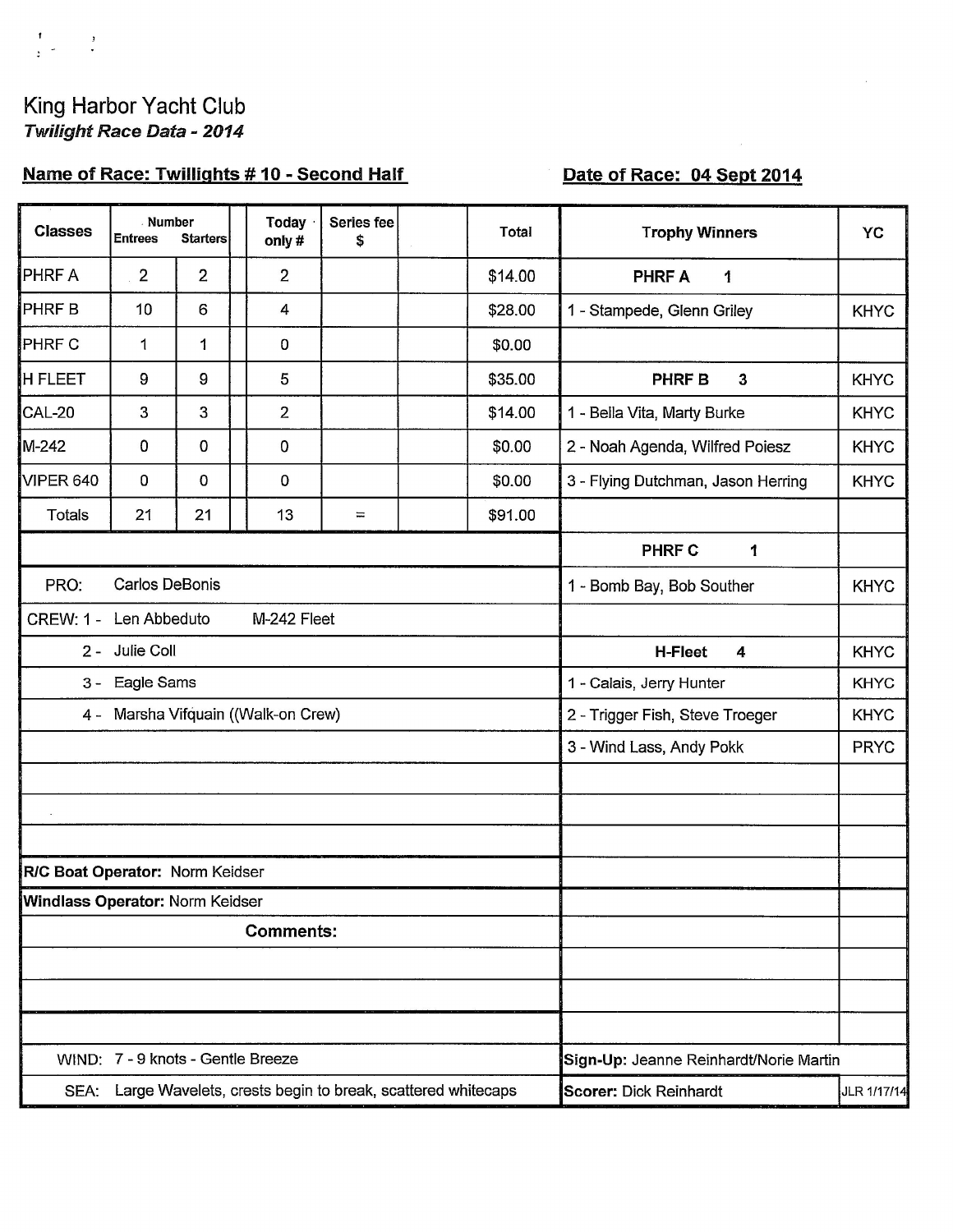## **2014 KHYC TWILIGHTS (2nd Half) #10 - Second Half Status Attached**

### **KING HARBOR YACHT CLUB**

Wind Speed: 7-9 kn

# Race Date: 4 Sep 2014<br>Wind Speed: 7-9 kn<br>PRO: Carlos DeBonis

|                | Div<br><b>Rank</b> | Sail No. | <b>Boat Name</b>        | <b>Owner / Skipper</b>            | Rating | Finish<br><b>Time</b> | <b>Elapsed</b><br><b>Time</b> | Corrected<br><b>Time</b> | <b>Boat Type</b> | Club        |
|----------------|--------------------|----------|-------------------------|-----------------------------------|--------|-----------------------|-------------------------------|--------------------------|------------------|-------------|
| <b>PHRF-A</b>  |                    |          | PHRF Time on Distance / | Start Time 12:25:00 / Dist.5.10 n |        |                       |                               |                          |                  |             |
|                |                    | 11165    | Stampede                | Glenn Griley                      | 42     | 19:23:51              | 06:58:51                      | 06:55:17                 | J 111            | <b>KHYC</b> |
|                | $\overline{2}$     | 129      | Dark & Stormy           | Alicia Minana                     | 48     | 19:28:15              | 07:03:15                      | 06:59:10                 | Henderson 30     | <b>KHYC</b> |
| <b>PHRF-B</b>  |                    |          | PHRF Time on Distance / | Start Time 12:25:00 / Dist.5.10 n |        |                       |                               |                          |                  |             |
|                |                    | 56136    | Bella Vita [*]          | Marty Burke                       | 75     | 19:26:55              | 07:01:55                      | 06:55:33                 | Ben 36.7         | <b>KHYC</b> |
|                | $\overline{2}$     | 46879    | Noah Agenda             | Wilfred Poiesz                    | 81     | 19:29:16              | 07:04:16                      | 06:57:23                 | Bravura 29       | <b>KHYC</b> |
|                | 3                  | 87027    | <b>Flying Dutchman</b>  | Rudy Van Kreuningen               | 90     | 19:30:10              | 07:05:10                      | 06:57:31                 | Hobie 33         | <b>KHYC</b> |
|                | 4                  | 87309    | Priorities [*]          | Bob Cole                          | 99     | 19:30:57              | 07:05:57                      | 06:57:32                 | Olson 30         | <b>KHYC</b> |
|                | 5                  | 60       | Tensor                  | John Selman                       | 111    | 19:32:01              | 07:07:01                      | 06:57:35                 | Viper 640        | <b>KHYC</b> |
|                | 6                  | 97626    | Nitro                   | John Messenger                    | 84     | 19:29:59              | 07:04:59                      | 06:57:51                 | $J-33$           | <b>KHYC</b> |
| PHRF-C         |                    |          | PHRF Time on Distance / | Start Time 12:25:00 / Dist.5.10 n |        |                       |                               |                          |                  |             |
|                |                    | 28124    | <b>Bomb Bay</b>         | Bob Souther                       | 138    | 19:34:30              | 07:09:30                      | 06:57:46                 | $B-25$           | <b>KHYC</b> |
| <b>Cal 20</b>  |                    |          | One Design              |                                   |        |                       |                               |                          |                  |             |
|                |                    | 15       | Brew Ha Ha              | Curt Mayol Charles Bricker        |        |                       |                               |                          | Cal 20           | <b>KHYC</b> |
|                | $\overline{2}$     | 1559     | Honu $(*)$              | Brian Lindquist                   |        |                       |                               |                          | Cal 20           | <b>KHYC</b> |
|                | 3                  | 438      | Janet Lynn              | Chris Morris                      |        |                       |                               |                          | Cal 20           | <b>KHYC</b> |
| <b>H-Fleet</b> |                    |          | PHRF Time on Distance / | Start Time 12:10:00 / Dist.4.90 n |        |                       |                               |                          |                  |             |
|                |                    | 46575    | Calais                  | Jerry Hunter                      | $-117$ | 18:56:49              | 06:46:49                      | 06:56:22                 | Dencho 33        | <b>KHYC</b> |
|                |                    |          |                         |                                   |        |                       |                               |                          |                  |             |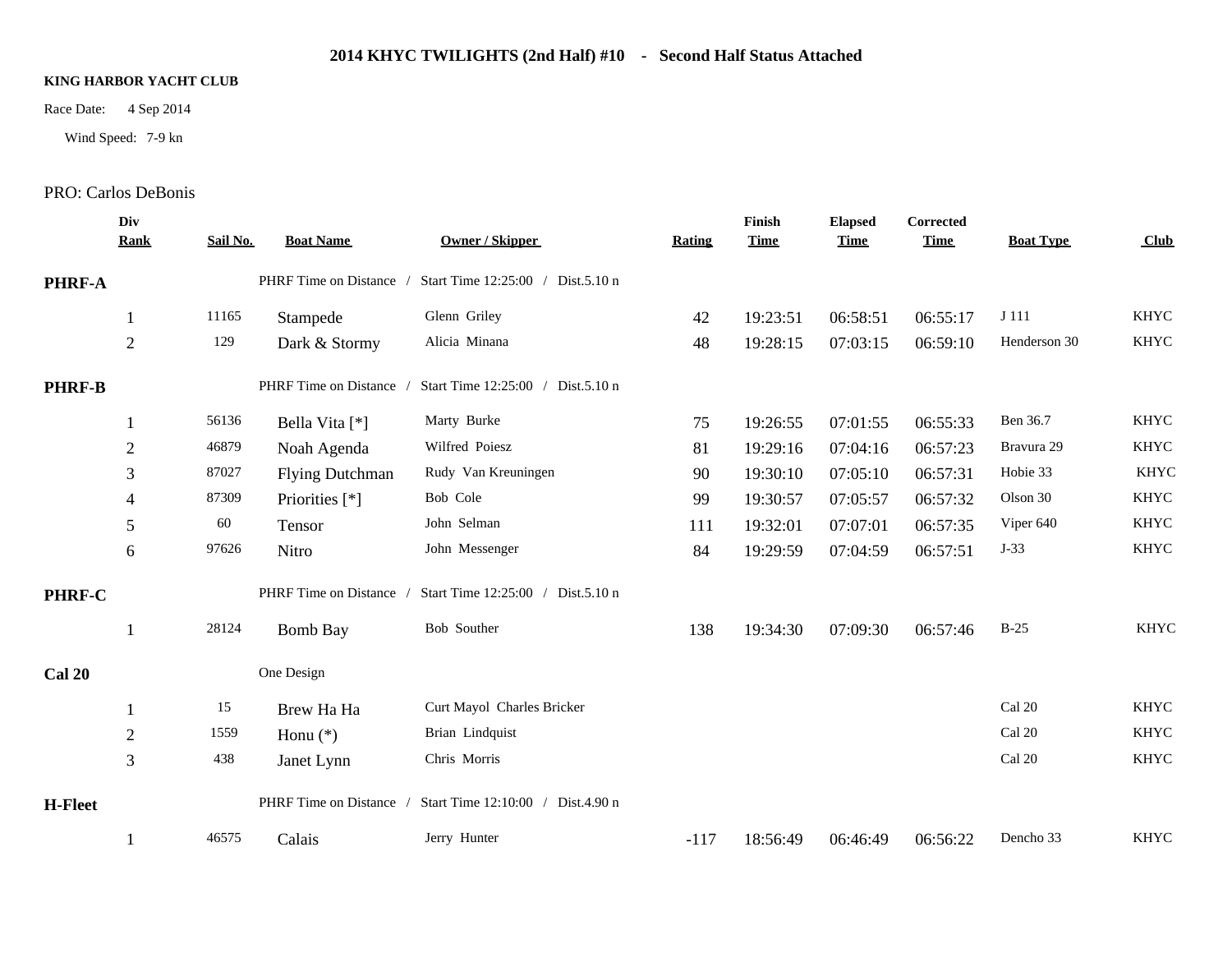| 2 | 7026   | Trigger Fish       | Steve Troeger                   | $-173$ | 18:53:55 | 06:43:55 | 06:58:03 | Bensac 40.7 | KHYC        |
|---|--------|--------------------|---------------------------------|--------|----------|----------|----------|-------------|-------------|
| 3 | 57260  | Wind Lass          | Andy Polk                       | 87     | 19:17:24 | 07:07:24 | 07:00:18 | Erickson 32 | PRYC        |
| 4 | 56732  | Sheridan Mae $(*)$ | Steve Davis                     | $-87$  | 19:04:06 | 06:54:06 | 07:01:12 | Catalina 36 | <b>KHYC</b> |
| 5 | 77103  | Ellis Island II    | J.D. Abecrombe & Casey Shilling | $-38$  | 19:08:08 | 06:58:08 | 07:01:14 | Cat 34      | <b>BYC</b>  |
| 6 | 97668  | Second Wind [*]    | Jerry Vellutini                 | $-51$  | 19:07:23 | 06:57:23 | 07:01:33 | Cal 25      | <b>KHYC</b> |
|   | 57935  | Proper Lady        | Bob Cash                        | $-35$  | 19:09:20 | 06:59:20 | 07:02:12 | Islander 32 | <b>KHYC</b> |
| 8 | 56384  | Memi II $(*)$      | Mike Devine                     | $-11$  | 19:14:39 | 07:04:39 | 07:05:33 | ColChal     | <b>KHYC</b> |
| 9 | $N-28$ | Das Schiff         | Ship 618 Byran Johnson          | -9     | 19:15:24 | 07:05:24 | 07:06:08 | Newport 28  | <b>KHYC</b> |

**Questions? Contact: Dick Reinhardt (310)376-2459**

Printed On: 05-Sep-2014

 See Second Half Status to Date without throw outs applied on the next two pages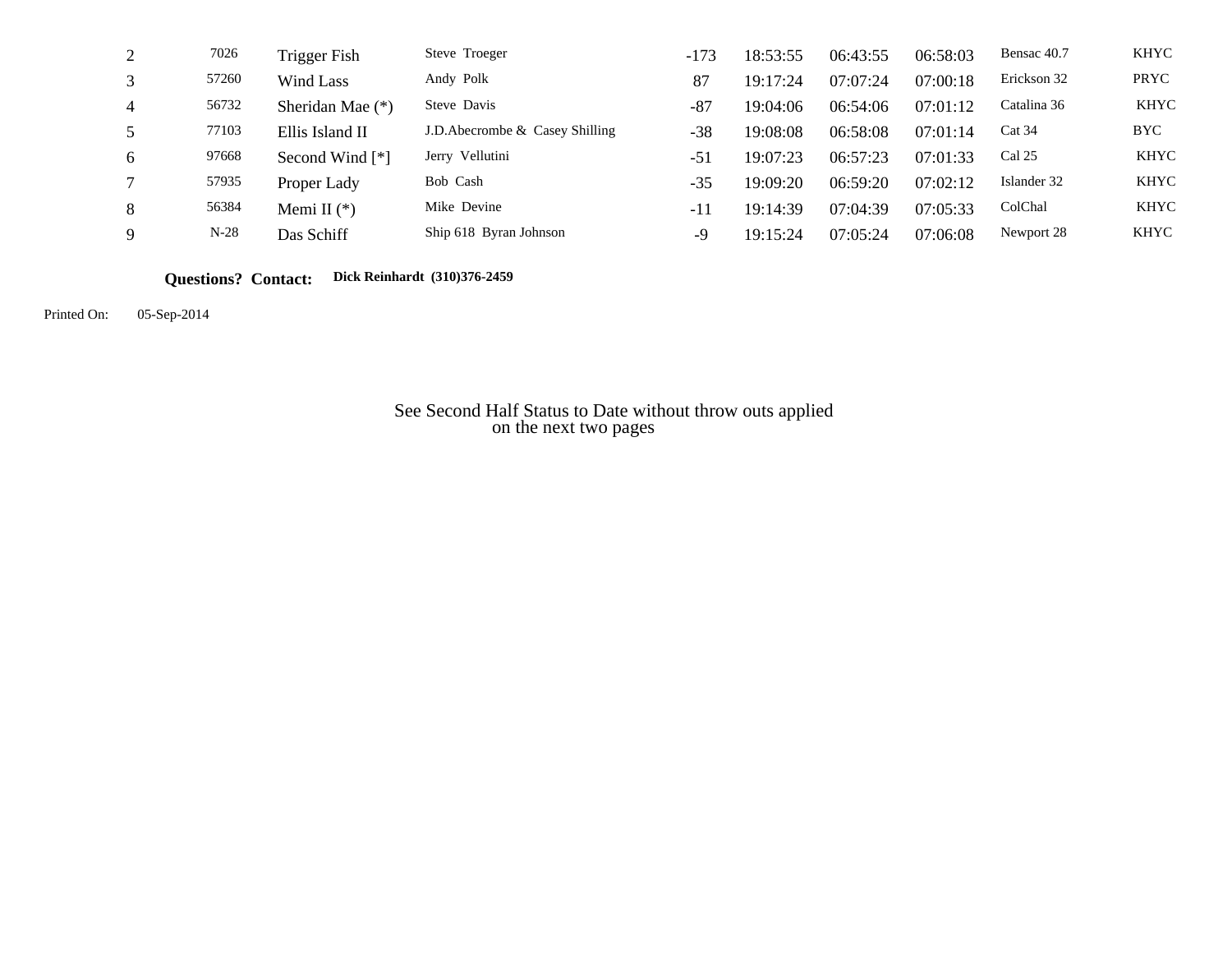#### 9/5/2014 **KHYC Twilights 2014 Second Half Results to Date**

| <b>Boat Name</b>       |                            |             | Sail#          | <b>Boat Type</b> | Rank                    | <b>Total</b> | Race 1         | Race 2                  | Race 3         | Race 4               | Race 5               | Race 6               | Race 7               | Race8                   | Race 9 | Race 10              | Race 11 | Throw |
|------------------------|----------------------------|-------------|----------------|------------------|-------------------------|--------------|----------------|-------------------------|----------------|----------------------|----------------------|----------------------|----------------------|-------------------------|--------|----------------------|---------|-------|
|                        | Skipper                    | Club        |                |                  |                         | Points       | 19-Jun         | 26-Jun                  | 10-Jul         | 17-Jul               | $31 -$ Jul           | 7-Aug                | 14-Aug               | 21-Aug                  | 28-Aug | 4-Sep                | 11-Sep  | Outs  |
| <b>PHRF-A</b>          |                            |             |                |                  |                         |              |                |                         |                |                      |                      |                      |                      |                         |        |                      |         |       |
| Stampede               | Glenn Griley               | KHYC        | 11165          | J111             | $\mathbf{1}$            | 15           | $\mathbf{2}$   |                         | $\overline{4}$ | з                    | 2                    | $\mathbf{1}$         | $\blacktriangleleft$ | $\blacktriangleleft$    |        | $\blacktriangleleft$ |         |       |
| JATO (*)               | <b>Team Moorster</b>       | <b>KHYC</b> | 7311           | J111             | $\overline{2}$          | 19           | $\mathbf{3}$   |                         | $\mathbf{z}$   | 2                    | з                    | $\mathbf{z}$         | $\mathbf{2}$         | $\mathbf{2}$            |        | $\overline{3}$       |         |       |
| DistracXion [**]       | Jeffrey Coyle              | <b>KHYC</b> | 4417           | $XP-44$          | 3                       | 25           | 1              |                         | 3              | $\overline{4}$       | $\overline{4}$       | з                    | $\overline{4}$       | 3                       |        | $\overline{3}$       |         |       |
| Blade II $(**)$        | <b>Mick Shlens</b>         | <b>KHYC</b> | 37             | Far40            | 4                       | 26           | $\overline{4}$ |                         | 1.             | -1                   | $\overline{4}$       | 5                    | $\overline{4}$       | $\overline{4}$          |        | $\overline{3}$       |         |       |
| Dark & Stormy          | Alicia Minana              | KHYC        | 129            | Henderson 30     | 5                       | 27           | $\overline{4}$ |                         | $\overline{4}$ | $\overline{4}$       | 1                    | 4                    | $\overline{A}$       | $\overline{4}$          |        | $\mathbf{2}$         |         |       |
| déjà vu                | Thomas Payne               | <b>RBYC</b> | 35008          | ID35OD           | 6                       | 29           | -1             |                         | $\overline{4}$ | $\overline{4}$       | $\overline{4}$       | 5                    | $\overline{4}$       | $\overline{4}$          |        | 3                    |         |       |
| <b>NACRA</b>           | <b>Steve Fechner</b>       | <b>KHYC</b> | 1135           | Nacra F-18       | $\overline{7}$          | 31           | $\overline{4}$ |                         | $\overline{4}$ | $\overline{4}$       | $\overline{4}$       | 5                    | 3                    | $\overline{4}$          |        | $\overline{3}$       |         |       |
| Huckleberry3 (826)     | Jim Murrell                | CBYC        | 888            | Farr 40          | 8                       | 32           | $\overline{4}$ |                         | $\overline{4}$ | $\overline{4}$       | $\overline{4}$       | 5                    | $\overline{4}$       | $\overline{4}$          |        | $\overline{3}$       |         |       |
| Foil                   | Gordon Leon                | CBYC        | 50060          | Farr 40          | 9                       | 32           | $\overline{4}$ |                         | $\overline{4}$ | $\overline{4}$       | $\overline{4}$       | 5                    | $\overline{4}$       | $\overline{4}$          |        | $\overline{3}$       |         |       |
| <b>PHRF-B</b>          |                            |             |                |                  |                         |              |                |                         |                |                      |                      |                      |                      |                         |        |                      |         |       |
| Bella Vita [*]         | Marty Burke                | <b>KHYC</b> | 56136          | Ben 36.7         | 1                       | 17           | 4              | з                       | 1              | -1                   | 1                    | з                    | 1                    | $\mathbf{z}$            |        | $\blacktriangleleft$ |         |       |
| Nitro                  | John Messenger             | <b>KHYC</b> | 97626          | $J-33$           | $\overline{2}$          | 32           | 5              | $\blacktriangleleft$    | $\mathbf{2}$   | 4                    | $\mathbf{2}$         | 4                    | $\mathbf{2}$         | 6                       |        | 6                    |         |       |
| Priorities [*]         | <b>Bob Cole</b>            | KHYC        | 87309          | Olson 30         | 3                       | 34           | $8\phantom{1}$ | $\mathbf{2}$            | 3              | 3                    | 6                    | $\mathbf{2}$         | 3                    | 3                       |        | 4                    |         |       |
| Tigger (*)             | Fred & Suzanne Cottrell    | KHYC        | 42757          | J 33             | 4                       | 36           | 3              | 1                       | 1              | $\mathbf{2}$         | 5                    | 5                    | $\overline{7}$       | 5                       |        | $\overline{7}$       |         |       |
| Noah Agenda            | <b>Wilfred Poiesz</b>      | KHYC        | 46879          | Bravura 29       | 5                       | 36           | 8              | 4                       | 5              | 5                    | 3                    | $\blacktriangleleft$ | 7                    | $\blacktriangleleft$    |        | $\mathbf{2}$         |         |       |
| <b>Flying Dutchman</b> | Rudy Van Kreuningen        | KHYC        | 87027          | Hobie 33         | 6                       | 46           | 6              | 5                       | 4              | 6                    | $\overline{7}$       | 6                    | 5                    | $\overline{\mathbf{4}}$ |        | 3                    |         |       |
| H <sub>2</sub> Blue    | Ross Moore                 | <b>RBYC</b> | 46192          | J 92             | $\overline{ }$          | 61           | $\overline{7}$ | 6                       | 6              | -1.                  | 9                    | 10                   | $\overline{7}$       | 8                       |        | $7\overline{ }$      |         |       |
| <b>Bobcat</b>          | Daneil Bolton              | <b>KHYC</b> | 97626          | XX-218 Cat       | 8                       | 65           | $\mathbf{z}$   | $7\overline{ }$         | 8              | 9                    | 9                    | 8                    | 7                    | 8                       |        | 7                    |         |       |
| <b>Tensor</b>          | John Selman                | <b>KHYC</b> | 60             | Viper 640        | 9                       | 63           | 8              | $7\overline{ }$         | 8              | 10                   | 4                    | $\overline{ }$       | 6                    | 8                       |        | 5                    |         |       |
| Calais                 | Jerry Hunter               | KHYC        | 46575          | Dencho 33        | 10                      | 66           | $8\phantom{1}$ | $\overline{7}$          | $\overline{ }$ | $\overline{7}$       | 8                    | 11                   | 4                    | $\overline{7}$          |        | $\overline{7}$       |         |       |
| Fang                   | Mark Folkman               | KHYC        | 60             | Viper 640        | 11                      | 66           | $\mathbf{1}$   | $\overline{7}$          | 8              | 9                    | 9                    | 10                   | $\overline{7}$       | 8                       |        | 7                    |         |       |
| <b>Kite Runner</b>     | <b>Rupert Nuttal-Smith</b> | KHYC        | 151            | Viper 640        | 12                      | 73           | 8              | $\overline{7}$          | 8              | 9                    | 9                    | 10                   | 7                    | 8                       |        | $\overline{7}$       |         |       |
| <b>PHRF-C</b>          |                            |             |                |                  |                         |              |                |                         |                |                      |                      |                      |                      |                         |        |                      |         |       |
| No Way ! (*)/BombBay   | Don Souther                | KHYC        | 28124          | $B-25$           | 1                       | 16           | $\overline{2}$ | 1                       | 1              | $\mathbf{3}$         | $\mathbf{2}$         | $\blacktriangleleft$ | 4                    | $\blacktriangleleft$    |        | $\blacktriangleleft$ |         |       |
| <b>Sunday Flyer</b>    | Ski Tarnosky               | <b>KHYC</b> | 87358          | Martin 242       | $\overline{2}$          | 21           | $\mathbf 1$    | $\overline{3}$          | $\overline{2}$ | 5                    | $\overline{3}$       | $\overline{2}$       | 1                    | $\overline{2}$          |        | $\overline{2}$       |         |       |
| Pau Hanna              | Dorian Harris              | <b>KHYC</b> | 46522          | Martin 242       | $\overline{\mathbf{3}}$ | 21           | $\overline{2}$ | $\overline{3}$          | $\overline{2}$ | $\mathbf{2}$         | 1                    | $\overline{2}$       | 5                    | $\overline{2}$          |        | $\overline{2}$       |         |       |
| <b>New Channels</b>    | Doug Laurin                | <b>KHYC</b> | 97264          | Martkin 242      | $\overline{\mathbf{a}}$ | 22           | $\overline{2}$ | $\overline{3}$          | $\overline{2}$ | $\blacktriangleleft$ | $\overline{3}$       | $\overline{2}$       | 5                    | $\overline{2}$          |        | $\overline{2}$       |         |       |
| <b>Fly Away</b>        | Peter Neal                 | KHYC        | 97947          | Martin 242       | -5                      | 23           | $\overline{2}$ | $\overline{3}$          | $\overline{2}$ | 5                    | $\overline{3}$       | $\overline{2}$       | $\mathbf{2}$         | $\overline{2}$          |        | $\overline{2}$       |         |       |
| <b>Blue Boat</b>       | Jeff Butterworth           | KHYC        | 301            | Martin 242       | 6                       | 24           | $\overline{2}$ | $\overline{3}$          | $\overline{2}$ | 5                    | $\overline{3}$       | $\overline{2}$       | 3                    | $\overline{2}$          |        | $\overline{2}$       |         |       |
| Bad Wolf (*)           | Patricia Abbeduto          | KHYC        | 97321          | Martin 242       | $\overline{7}$          | 25           | $\overline{2}$ | $\overline{3}$          | $\overline{2}$ | 4                    | $\overline{3}$       | $\overline{2}$       | 5                    | $\overline{2}$          |        | $\overline{2}$       |         |       |
| Sails Coll (*)         | Julie Coll                 | KHYC        | 207            | Martin 242       | 8                       | 26           | $\overline{2}$ | $\overline{3}$          | $\overline{2}$ | $5\phantom{.0}$      | $\overline{3}$       | $\overline{2}$       | 5                    | $\overline{2}$          |        | $\overline{2}$       |         |       |
| Velociraptor           | Udo Kolter & Dave Doeh     | KHYC        | 46470          | $B-25$           | 9                       | 26           | $\overline{2}$ | 3                       | $\overline{2}$ | 5                    | $\overline{3}$       | $\overline{2}$       | 5                    | $\overline{2}$          |        | $\overline{2}$       |         |       |
| <b>CAL 20</b>          |                            |             |                |                  |                         |              |                |                         |                |                      |                      |                      |                      |                         |        |                      |         |       |
| <b>Brew Ha Ha</b>      | Mark Kranz & Chuck Bricker | KHYC        | 15             | Cal 20           | 1                       | 14           | $\mathbf 1$    | $\mathbf{2}$            | 4              | $\mathbf 1$          | $\mathbf{2}$         | $\mathbf 1$          | $\mathbf{2}$         |                         |        | 1                    |         |       |
| Honu (*)               | Brian Lindquist            | KHYC        | 1559           | Cal 20           | $\overline{2}$          | 21           | 5              | 1                       | $\mathbf{1}$   | 6                    | $\blacktriangleleft$ | $\overline{4}$       | 1                    |                         |        | $\overline{2}$       |         |       |
| CFI                    | <b>Tony Gudish</b>         | KHYC        | 369            | Cal 20           | $\overline{\mathbf{3}}$ | 27           | 5              | 3                       | $\mathbf{2}$   | $\mathbf{2}$         | 4                    | $\overline{4}$       | 3                    |                         |        | $\overline{4}$       |         |       |
| M2                     | Ray McVey                  | <b>KHYC</b> | 370            | Cal 20           | $\overline{4}$          | 31           | 3              | $\overline{\mathbf{4}}$ | 3              | $\mathbf{3}$         | $\overline{4}$       | $\overline{4}$       | 6                    |                         |        | $\overline{4}$       |         |       |
| <b>Half Fast</b>       | Wes Huston                 | KHYC        | 216            | Cal 20           | 5                       | 33           | 5              | 1                       | 5              | 6                    | 3                    | 3                    | 6                    |                         |        | $\overline{4}$       |         |       |
| Poco Loco              | <b>Terry Taugner</b>       | KHYC        | $\overline{2}$ | Cal 20           | 6                       | 35           | $\mathbf{2}$   | 5                       | 6              | 6                    | $\overline{4}$       | $\overline{4}$       | 4                    |                         |        | $\overline{4}$       |         |       |